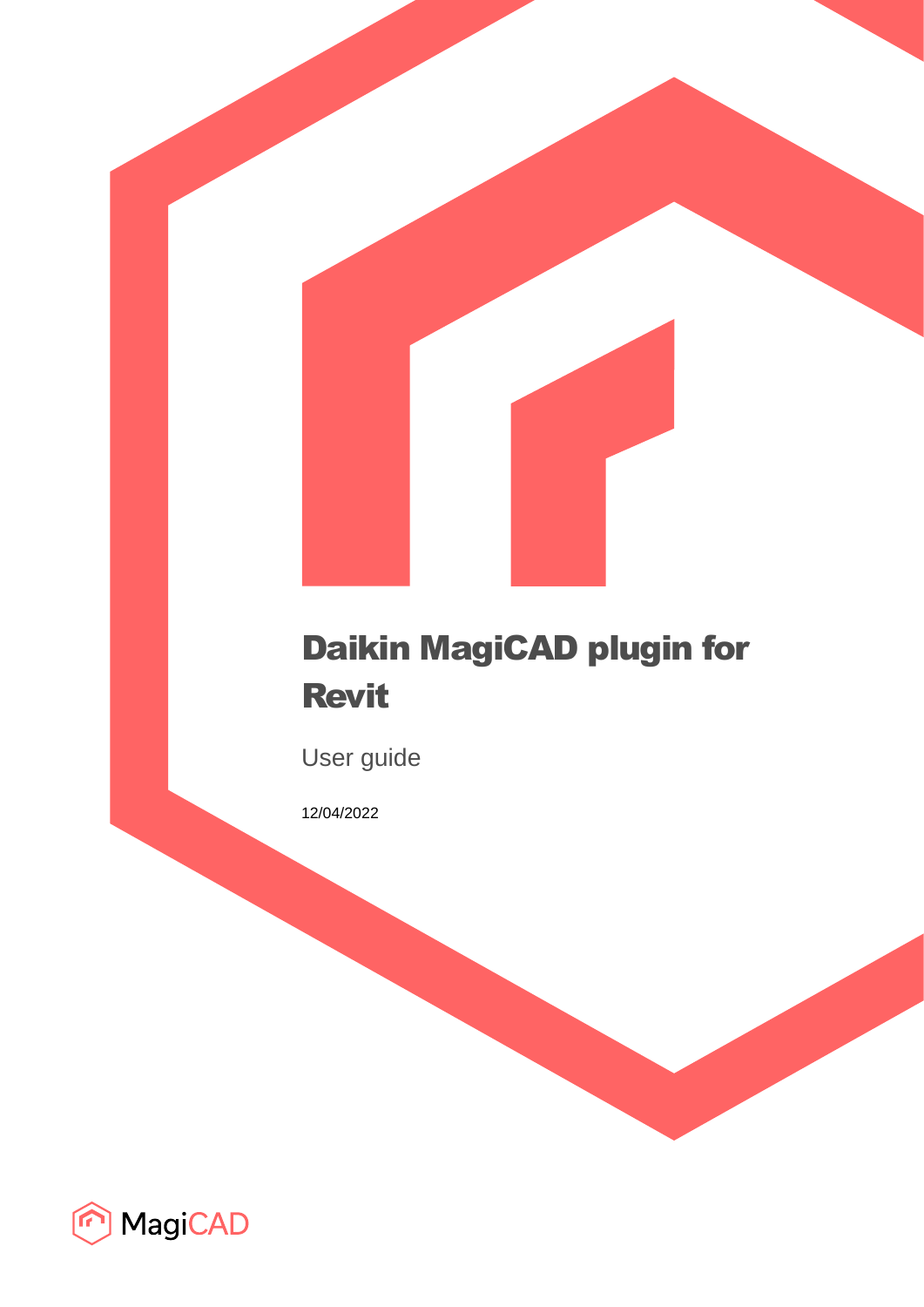

# **Content**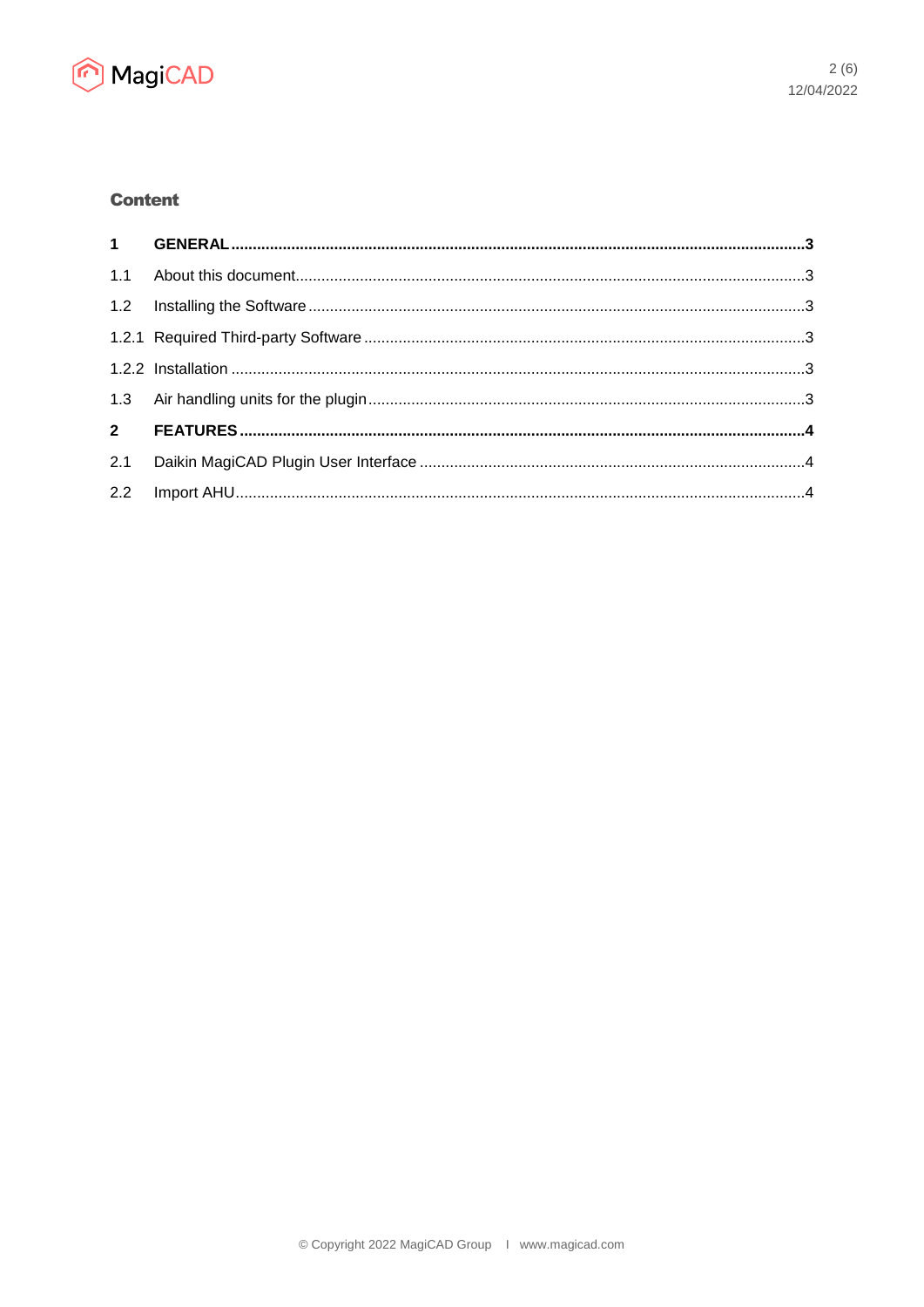

# 1 General

## 1.1 About this document

This document contains instructions on using *Daikin MagiCAD plugin for Revit*. The plugin is a CAD extension application for importing air handling units into Revit and MagiCAD for Revit from Daikin ASTRA application.

# 1.2 Installing the Software

#### 1.2.1 Required Third-party Software

Daikin MagiCAD plugins work with the following MagiCAD for Revit versions:

#### **Revit**

• Revit 2018 - 2023

#### **MagiCAD (optional)**

- MagiCAD for Revit 2022 (with Revit 2018 2022)
- MagiCAD for Revit 2023 (with Revit 2019 2023)

#### 1.2.2 Installation

- 1. Download setup file from <https://portal.magicad.com/download/ProductSearch?searchStr=Daikin&categoryId=3>
- 2. Install Daikin MagiCAD plugin for Revit.

Administrator privileges are recommended for the installation.

# 1.3 Air handling units for the plugin

The air handling unit must be configured in the Daikin ASTRA application before using the plugin.

The plugin receives the air handling unit data from the Daikin ASTRA application in the transfer file (file extension is MAH). The transfer file must be saved somewhere where the plugin can use it.

The transfer file can contain more than one air handling unit at a time.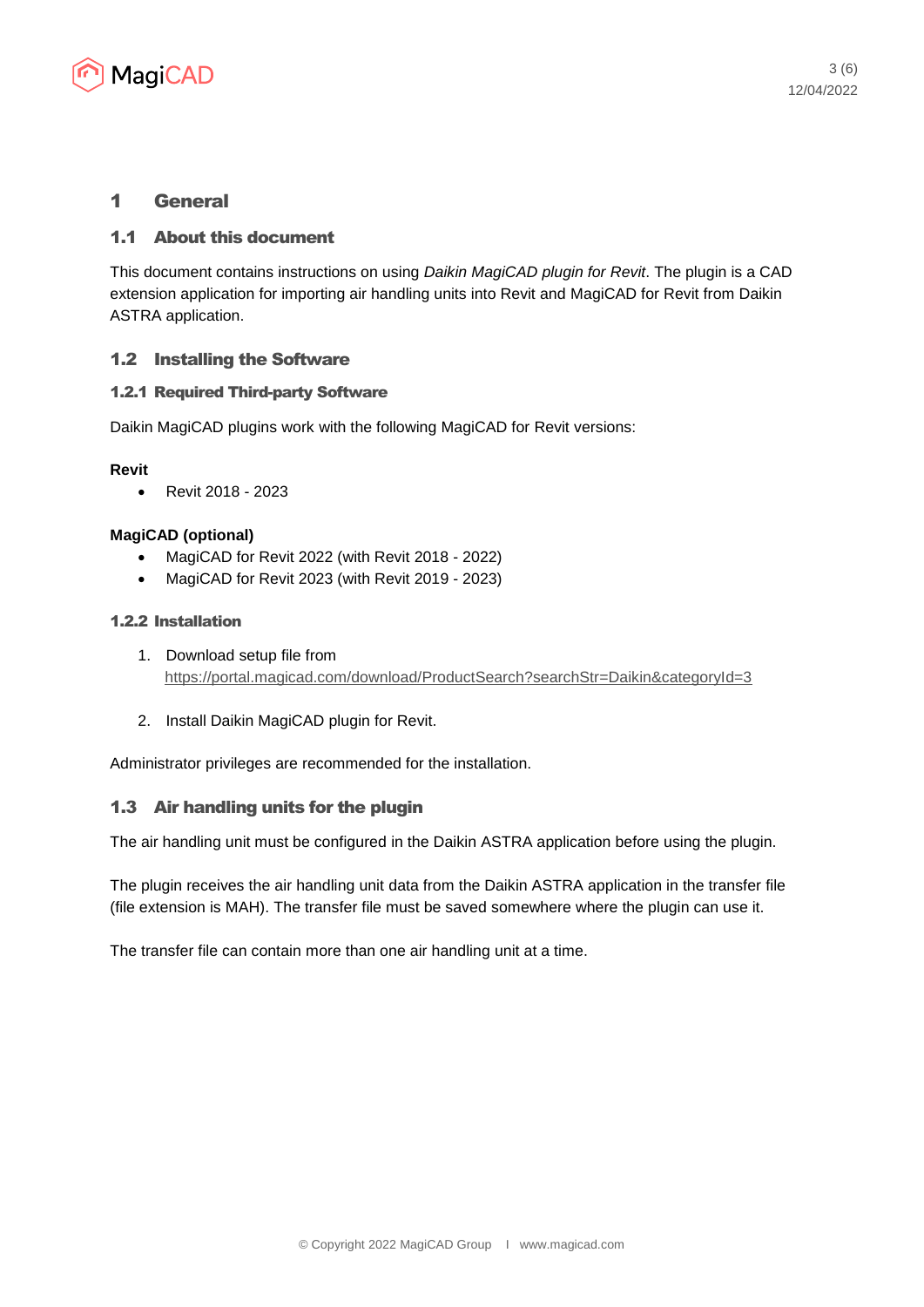

# 2 Features

# 2.1 Daikin MagiCAD Plugin User Interface

The plugin can be found in *Add-Ins* menu in Revit.



## 2.2 Import AHU

This feature allows the plugin user to select a transfer file (\*.MAH) and import the air handling unit(s) to Revit and MagiCAD for Revit.

Before the *Import AHU* feature from the plugin is used, the air handling unit(s) needs to be first exported from the Daikin ASTRA application.

The user of the Daikin ASTRA web application and the plugin can be a different person.

Follow these steps for importing a Daikin air handling unit into MagiCAD/Revit.

1. Click *Import AHU* button from Add-Ins ribbon panel in Revit.



2. Select the MAH file from the file dialog.

| R Open                                                                                                                                                                                                                                                                                                 |                                                      |                                           |
|--------------------------------------------------------------------------------------------------------------------------------------------------------------------------------------------------------------------------------------------------------------------------------------------------------|------------------------------------------------------|-------------------------------------------|
| $\checkmark$                                                                                                                                                                                                                                                                                           | This PC $\rightarrow$ Desktop $\rightarrow$ Projects | Ō<br>O<br>Search Projects<br>$\checkmark$ |
| Organize $\blacktriangledown$<br>New folder                                                                                                                                                                                                                                                            |                                                      | 距 *<br>$\bullet$                          |
| <b>V</b> Quick access                                                                                                                                                                                                                                                                                  | A<br>Name                                            | ㅅ<br>Date modified                        |
| <b>Desktop</b>                                                                                                                                                                                                                                                                                         | DaikinAHU.mah<br>⊀                                   | 24.9.2021 10:55                           |
| <b>Downloads</b>                                                                                                                                                                                                                                                                                       | ⊀                                                    |                                           |
| Documents<br>兽                                                                                                                                                                                                                                                                                         | ⊀                                                    |                                           |
| $\blacksquare$ Pictures                                                                                                                                                                                                                                                                                | ⊀                                                    |                                           |
| * Repo                                                                                                                                                                                                                                                                                                 | ★                                                    |                                           |
| $\mathcal{L}$ Define $\mathcal{L}$ A $\mathcal{L}$ and $\mathcal{L}$ and $\mathcal{L}$ are all $\mathcal{L}$ and $\mathcal{L}$ are all $\mathcal{L}$ and $\mathcal{L}$ are all $\mathcal{L}$ and $\mathcal{L}$ are all $\mathcal{L}$ and $\mathcal{L}$ are all $\mathcal{L}$ and $\mathcal{L}$ are all | v                                                    |                                           |
|                                                                                                                                                                                                                                                                                                        | File name: DaikinAHU.mah                             | MagiCAD Ahu File (*.mah)<br>$\checkmark$  |
|                                                                                                                                                                                                                                                                                                        |                                                      | Open<br>Cancel                            |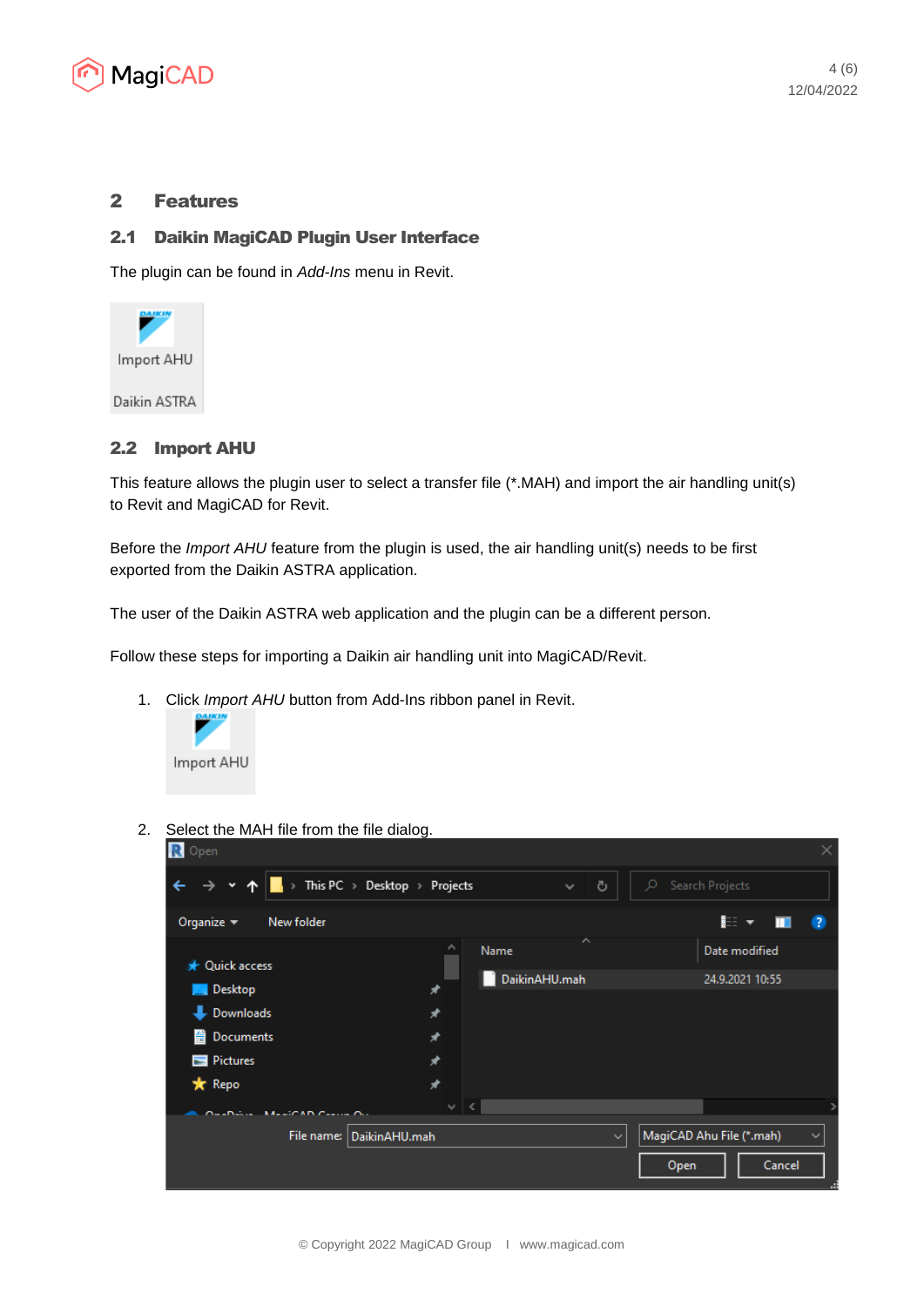

3. After clicking the *Open* button, the plugin reads the transfer file (\*.MAH) and loads the air handling unit(s) to the installation dialog.



The geometry of the product is displayed on the top right side. The product can be zoomed with the mouse wheel.

Before installing the product to the Revit or MagiCAD for Revit, the systems can be selected for each duct connection. The systems for each duct connections are read from the active Revit project. The duct system selections are not mandatory at this point.

The plugin supports also pipe connections (heating and/or cooling). The system selections for the pipes are shown in the installation dialog if the air handling unit contains pipe connections. The pipe system selections are not mandatory at this point.

The installation height (offset) of the product can be defined in the installation dialog. The offset value can be changed later in Revit.

Please notice that it is possible to uncheck *Insert* checkbox in case you want to exclude some of the air handling units from the insert operation.